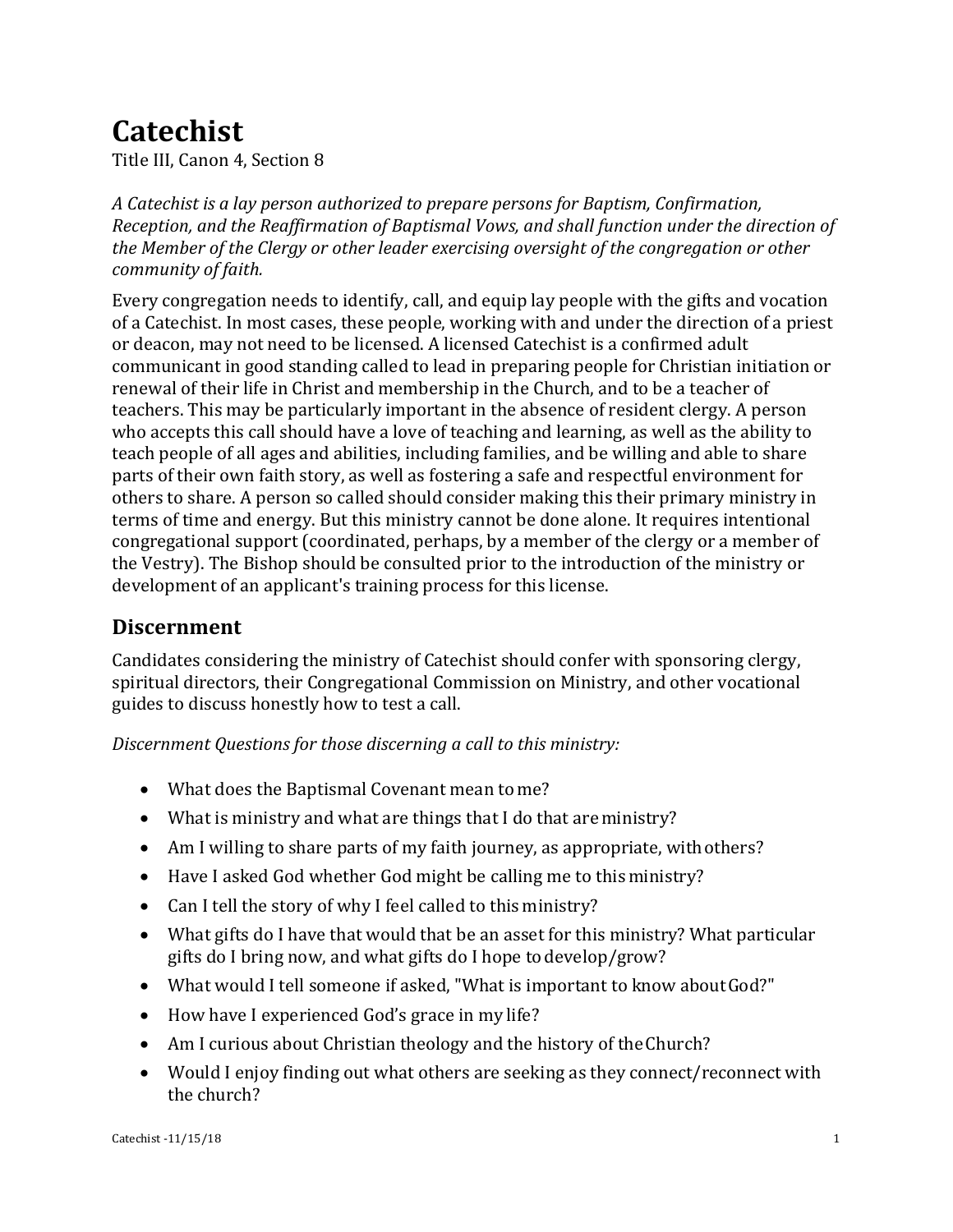- Can I envision myself in the role of a teacher and be eager to foster a safe and respectful environment where others can learn andshare?
- What do I hope to help people understand or experience through my service as a Catechist?

# **Expectations**

*A confirmed adult communicant in good standing, prior to licensing, should be able to:*

- 1. Describe his or her sense of call to this ministry orally and in writing tothe Congregational Commission on Ministry.
- 2. Demonstrate appropriate social skills for meeting and engaging people of all ages and abilities, including families.
- 3. Demonstrate basic pastoral skills such as reflective listening and respect for confidentiality.
- 4. Demonstrate competence in the following subjects:
	- a. The Holy Scriptures
	- b. The Book of Common Prayer and the Hymnal
	- c. Church History and Polity, including the Five Marks of Mission
	- d. The church's Doctrine as set forth in the Creeds and An Outline of theFaith, commonly called the Catechism.
	- e. Methods of Catechesis
- 5. Complete all required Diocesan Safe Church Trainings. These trainings are available both through in-person training events and online training programs. Visit **[norcalepiscopal.org/safechurch](http://www.norcalepiscopal.org/safechurch)** for more details.

## **License Renewal**

Licenses may be renewed by the Bishop for an additional three-year period. The supervising Clergy Person must send a letter on church letterhead to the Office of the Bishop certifying that:

1. The licensee has faithfully practiced his/her licensedministry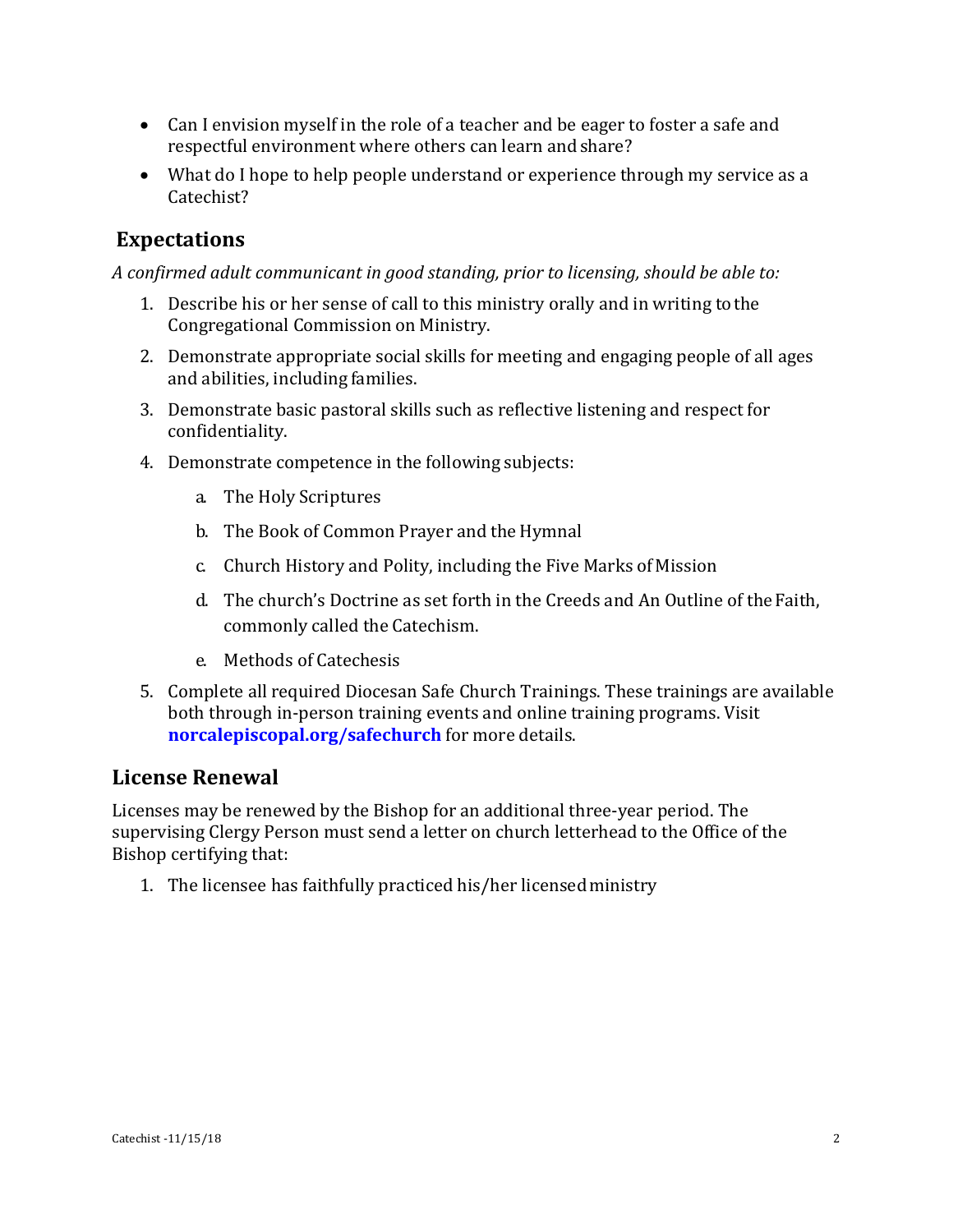- 2. The licensee participated in appropriate continuingeducation.
	- a. This education may include informal classes with supervising clergy, approved workshops or seminars, or suggested reading.
	- b. Formation and enrichment to strengthen ministers, such as retreats, quiet days, spiritual development activities, prayer workshops etc. at the discretion of supervising clergy.

## **Training and Study Resources**

### **Online Resources**

- Anglican Communion Office. 2015. *Marks of Mission*. Anglican Communion Website. Accessed October 20, 2015. **http://www.anglicancommunion.org/mission/ [marks-of-miss](http://www.anglicancommunion.org/identity/marks-of-mission.aspx)ion.aspx**
- Armentrout, Donald S., and Robert Boak Slocum. 1999. *An Episcopal Dictionary of the Church: A User-friendly Reference for Episcopalians.* Church Publishing Inc. Accessed October 20, 2015.

**[http://archive.episcopalchurch.org/109399\\_79309\\_ENG\\_HTM.htm](http://archive.episcopalchurch.org/109399_79309_ENG_HTM.htm)** Online version of this book on The Episcopal Churchwebsite.

- Associated Parishes for Liturgy and Mission*.* 2002. *The Catechumenate: Forming the Body of Christ in the 21st Century.* Accessed October 20, 2015. **[www.associatedparishes.org/images/Catechumenate.pdf](http://www.associatedparishes.org/images/Catechumenate.pdf)**
- BibleGateway. *A Searchable Online Bible in over 100 Versions and 50Languages.* Accessed October 20, 2015. **[www.biblegateway.com](http://www.biblegateway.com/)**
- Church Publishing. 2004. *The Book of Occasional Services-2003*. New York: Church Publishing, Inc. Accessed October 20, 2015. **[www.richardliantonio.com/anglican/Occasional Services 2003.pdf.](http://www.richardliantonio.com/anglican/Occasional%20Services%202003.pdf)** Online version of this book.
- The Episcopal Church. 1979. *Book of Common Prayer and Administration of the Sacraments and Other Rites and Ceremonies of the Church: Together with the Psalter Or Psalms of David According to the Use of the Episcopal Church*. Web author: Charles Wohlers. Accessed October 20, 2015.

**[http://justus.anglican.org/resources/bcp/formatted\\_1979.htm](http://justus.anglican.org/resources/bcp/formatted_1979.htm)** Online files with the sections of the *BCP* in RTF, MSWord and PDF formats.

- Hymnary.org. *Hymnal 1982: According to the Use of the Episcopal Church*. Church Publishing Inc. Accessed October 20, 2015. **[www.hymnary.org/hymnal/EH1982](http://www.hymnary.org/hymnal/EH1982)**. Online version of the Episcopal Hymnal
- Kitch, Canon Anne E. *Adult Baptism in the Episcopal Church with Anne Kitch.* ChurchNext. Accessed October 20, 2015. **[www.churchnext.tv/school/catalog/course/adult-baptism-in-the-episcopal](http://www.churchnext.tv/school/catalog/course/adult-baptism-in-the-episcopal-church-with-anne-kitch/)[church-with-anne-kitch/](http://www.churchnext.tv/school/catalog/course/adult-baptism-in-the-episcopal-church-with-anne-kitch/)**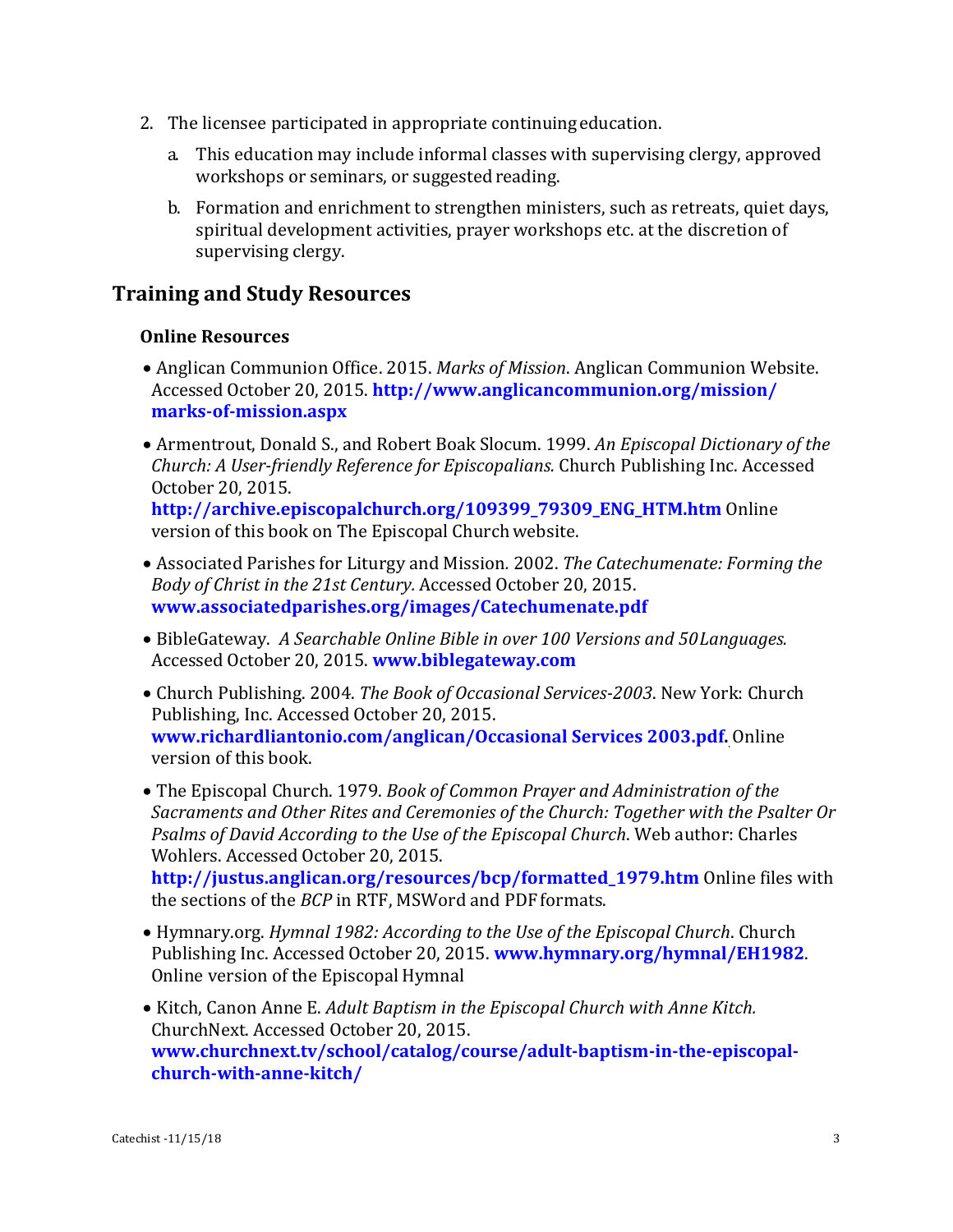- •The Lectionary. 2015. *The Lectionary A collection of Lectionary resources for the Episcopal Church*. Accessed October 20, 2015. **<http://satucket.com/lectionary/>**
- •North American Association of the Catechumenate. 2015*. Living Wet, A Sharing Site*  F*or Faith Formation, Nurturing Disciples, & Baptismal Living*. Accessed October 20, 2015. **[http://livingwet.ning.com](http://livingwet.ning.com/)**
- •North American Association of the Catechumenate. 2015. *North American Association of the Catechumenate Website.* Accessed October 20, 2015. **[www.catechumenate.org](http://www.catechumenate.org/)**
- •Puckett, Kelly W. 2015. *The Lectionary Page*. **[www.lectionarypage.net.](http://www.lectionarypage.net/)** Accessed October 20, 2015. Lectionary page and liturgical calendar.

#### **Books for Individual or Group Study**

- •Anderson, Herbert., and Edward Foley. 2001. *Mighty Stories, Dangerous Rituals: Weaving Together the Human and the Divine*. Jossey-Bass.
- •Armentrout, Donald S., and Robert Boak Slocum. 1999. *An Episcopal Dictionary of the Church: A User-friendly Reference for Episcopalians.* New York: Church Publishing Inc.
- •*The Bible*—There are a number of translations that The Episcopal Church has authorized for use. Many congregations use the *New Revised Standard Version*(1990)
- •Bushkofsky, Dennis., Suzanne Burke and Richard Rouse, editors. 2012. *Go Make Disciples, An Invitation to Baptismal Living; A Handbook to the Catechumenate*. Minneapolis: Ausburg Fortress. (Companion CD with supplementary materials may be purchased separately)
- •Church Publishing. 2004. *The Book of Occasional Services-2003*. New York: Church Publishing, Inc.
- •The Episcopal Church. 1979. *Book of Common Prayer and Administration of the Sacraments and Other Rites and Ceremonies of the Church: Together with the Psalter Or Psalms of David According to the Use of the Episcopal Church.* New York: Church Publishing Inc.
- •The Episcopal Church, 1985. *The Hymnal, 1982, Service music according to the use of the Episcopal Church.* New York: Church Hymnal Corp.
- •Harris, Maria. 1989. *Fashion Me a People: Curriculum in the Church.* Westminster John Knox Press.
- Law, Eric. 1993. *The Wolf Shall Dwell with the Lamb*. Chalice Press.
- •Peterson, Eugene H. 2003. *The Message: the Bible in contemporary language.*Colorado Springs: NavPress.
- Schori, Katherine Jefferts. 2012. *Gathering at God's Table: The Meaning of Mission in the Feast of Faith.* Skylight Paths Publishers.
- •Taylor, Charles W. 1991. *The Skilled Pastor: Counseling as the Practice of Theology*. Fortress Press.